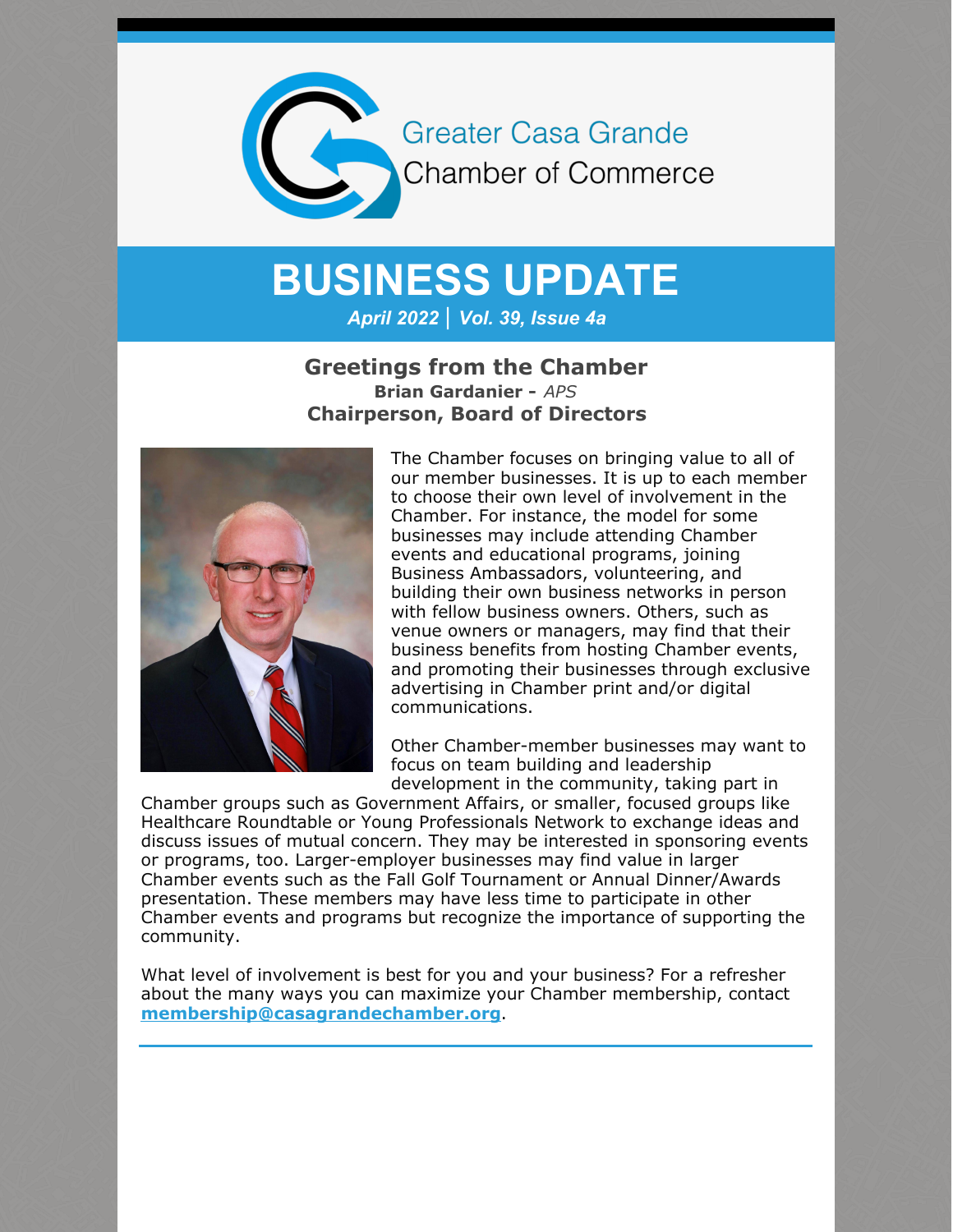

# **LIVE HERE SERVE HERE!**

Part time employment with full time benefits and training in over 50 career fields. Contact your nearest recruiter or Text GUARD to 462769.

O DOAZNGTEAM nationalguard.com/arizona

## **Business of the Week**

## **Angels Care Home Health**

Congratulations to Business of the Week, **[Angels](http://www.angelscarehealth.com/) Care Home Health**, a Medicare-Certified Home Health Agency providing quality and cost-effective home health care services that are focused on each patient's unique needs. For more than 10 years, they have provided skilled nursing, restorative therapy and medical social services to the patients and caregivers they serve in Casa Grande and the surrounding areas. Each referral is viewed as an opportunity to make a difference in a person's quality of life by providing patients with an optimal environment for complete healing in the place where it makes the most sense… their own homes.



All services are available seven days a week by experienced and professional personnel. To learn more visit their friendly and knowledgeable staff at 653 E. Cottonwood Ln. in Casa Grande, open Mondays through Fridays from 8:00 am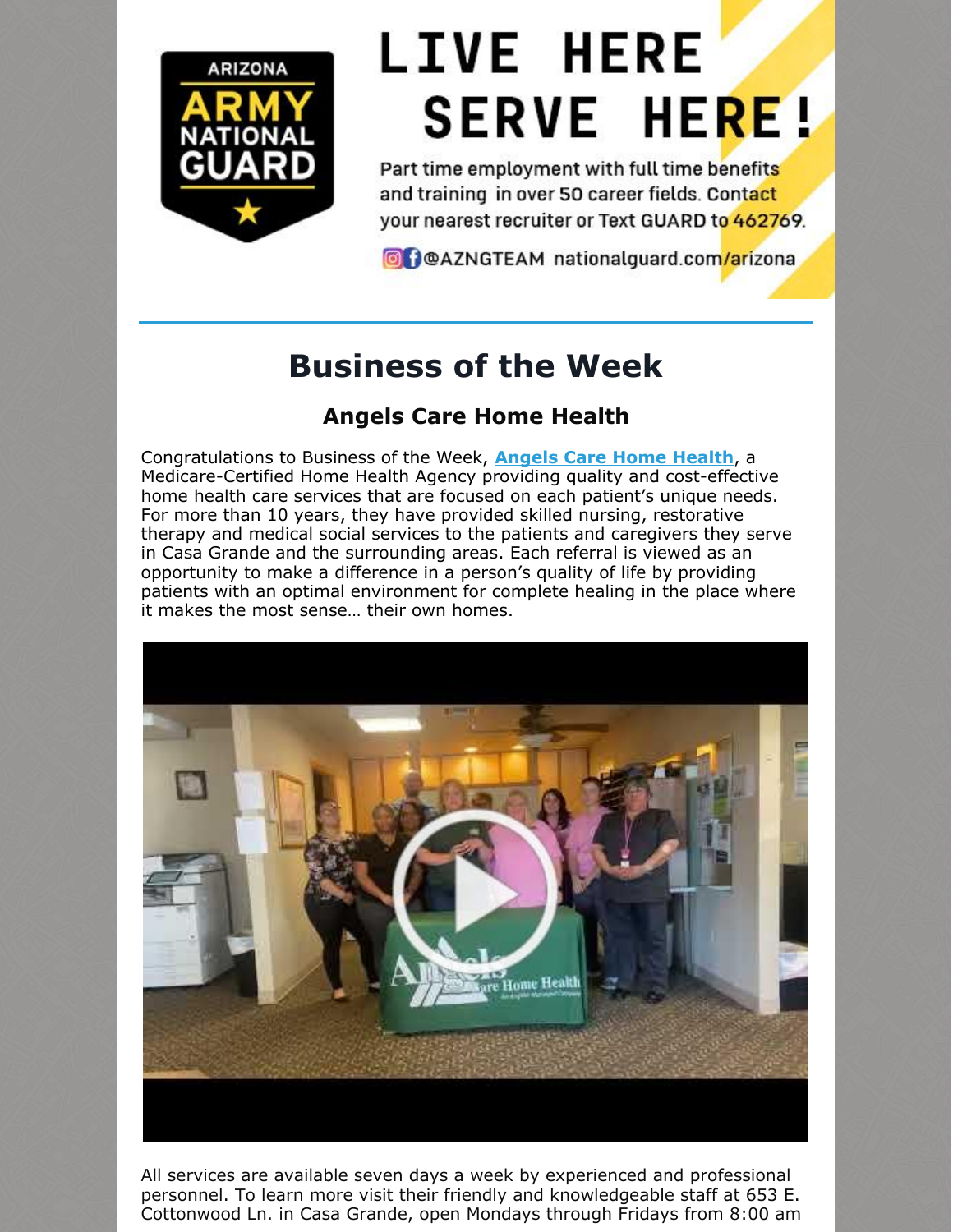to 5:00 pm, or call them at 520-876-0622 and tell them you were referred by the Greater Casa Grande Chamber of Commerce.

## **Upcoming Networking Events**

**Register prior to the event on our website by clicking the event links**

**April [Business](https://r20.rs6.net/tn.jsp?f=0014D3TjkDw6f7gDCjlLxXgGM-JzNd9C6-1WOijl4v0rs2RvUVRqVhjCs7dxoVRsc2UcXfg04ONpJSHQmpjxp8pnk17MPojqU635C5kzRQSMooEEC2WuJhugDuKPSgRVos4jh3xe3HB1uu-h9Dr2QKSIMkPz1miH0lsqfG5YYWM48vcSdK6DvJgprQ4eoJJokaVZCL3HewUkC2V3dn2oy0SXuxCwvhdWJjZTgf2SzlkLaI=&c=7O09k3MQjxt4QQDfQQC0vaX4c4JKX5MeGY_rtf8nkZYqbOAa4vsAtg==&ch=XSxKkzk8xJBy2HBxoeHLTw_FjqlDpUs0pW1u427fT1X3GfBLquI5-Q==) Before Hours** Friday, April 8, 7:30am - 8:30am

Cloud 9 MedSpa 1269 N. Promenade Parkway, Ste. 101



#### **April [Business](https://r20.rs6.net/tn.jsp?f=0014D3TjkDw6f7gDCjlLxXgGM-JzNd9C6-1WOijl4v0rs2RvUVRqVhjCgXfRRoO5DZkEIpaYwrq4RnFHi93n2ZlOPdpt7bGnT_QkyL361wWeIUqqtYYyA2mkHrGkP-2gQT3vQeAaPYrGLoXgd9-H9bPp2lnjG1UnxdBFJMx8LvDWB_a7RzZUaaVhqjeO38G6zfAUy_aMQNyuoqzFa7RcOg2YwhqtwTWkXWl81r6IJOBRMc=&c=7O09k3MQjxt4QQDfQQC0vaX4c4JKX5MeGY_rtf8nkZYqbOAa4vsAtg==&ch=XSxKkzk8xJBy2HBxoeHLTw_FjqlDpUs0pW1u427fT1X3GfBLquI5-Q==) After Hours**

Wednesday, April 27, 5:15pm - 7:00pm Mission Royale Golf Club

### **Upcoming Chamber Groups & Meetings**

#### **[Government](https://r20.rs6.net/tn.jsp?f=001Ckx_6YZPVN0d-rXMrJtCThW8FhFpf_aC-ONB7YDYgoyT1GZgBUOW6WVg8MKRsUPyqA6Lf3LjTdWlUnVHDPVZDV3MkKxBJJvzM96tGUPKnhmGgTY4E1S25QhBsw-FfpIr8GCwk0PHCbbQcks7VDFXXdsB9htsCI2GO0377keQc-7TzB65psdEQr5OD4GJ9ruehsRqDza8RXbQo3jt4XZBcb0bApcgczX0bRzym5nS7LE=&c=&ch=) Affairs Committee**

Wednesday, April 6, 2022, 7:30am - 8:30am HYBRID Meeting at CGUHS District Office, 1362 N. Casa Grande Ave.

**Business [Ambassadors](https://r20.rs6.net/tn.jsp?f=001Ckx_6YZPVN0d-rXMrJtCThW8FhFpf_aC-ONB7YDYgoyT1GZgBUOW6WVg8MKRsUPyRhGf_dIf8__5ramZle8FK_lhOuhMGk1Ns9cgkN_20vk_gNnoLT0xtrdC6qVK_03AK0PGIzc5oJWshEvf0DoKWT7tUnyffunFXkVLbKKtx7g2mkKlhWbwhG1QHtnV1q2qZmjL135rwMAR49baOFPBA3TRAL2QjRK1Y_qZmxkA_pA=&c=&ch=) Committee**

Thursday, April 14, 7:30am - 8:30am Greater Casa Grande Chamber of Commerce, 575 N. Marshall Street

**Young [Professionals](https://r20.rs6.net/tn.jsp?f=001Ckx_6YZPVN0d-rXMrJtCThW8FhFpf_aC-ONB7YDYgoyT1GZgBUOW6WVg8MKRsUPyYeGvXYPWEtZ0r3l8__NA17lAQJq0oU6aPKwJiam2Bmwql5aegSThWsY9_s1vWAXbKiHLrt2TUqj4TE3x8IQS-5iWuGhnfNqmFfLpv0BdyADmGziUCjsx0HVA9RbNCkHsW2qc3Wed8ljcUK4NByFD-mrlOx6S8OFz_6RlRcdR8bI=&c=&ch=) Network**

Thursday, April 14, 4:00pm – 5:30pm The Patio at Dells Pizza & Sports Bar, 1654 N. Pinal Avenue

**Health Care [Roundtable](https://cca.casagrandechamber.org/EvtListing.aspx?dbid2=AZCAGR&evtid=34034&class=E)**

Wednesday, April 20, 2022, 5:30pm - 6:30pm Eva's Fine Mexican Food, 665 N. Pinal Avenue

Business - Community - Connections - Opportunity These are the Chamber's areas of focus...and also a great way to promote our member businesses and Casa Grande Community.

## **Upcoming Ribbon Cuttings**

#### **Ace [Hardware](https://r20.rs6.net/tn.jsp?f=0014D3TjkDw6f7gDCjlLxXgGM-JzNd9C6-1WOijl4v0rs2RvUVRqVhjCgXfRRoO5DZkYEg0ibSY8r-JraV1GFHDRM2RrYQs-ZDD8TI9sn63JedJteR9Y-g_jPXMeOcPTA86dh6WCIu_BaIkhxCuln8yUp-VxbHGDMi-1wkvqK009RvXpTIvtUDc7Q==&c=7O09k3MQjxt4QQDfQQC0vaX4c4JKX5MeGY_rtf8nkZYqbOAa4vsAtg==&ch=XSxKkzk8xJBy2HBxoeHLTw_FjqlDpUs0pW1u427fT1X3GfBLquI5-Q==)**

1325 E. Florence Boulevard, #18 Friday, April 22, 2022 9:00am Ribbon Cutting

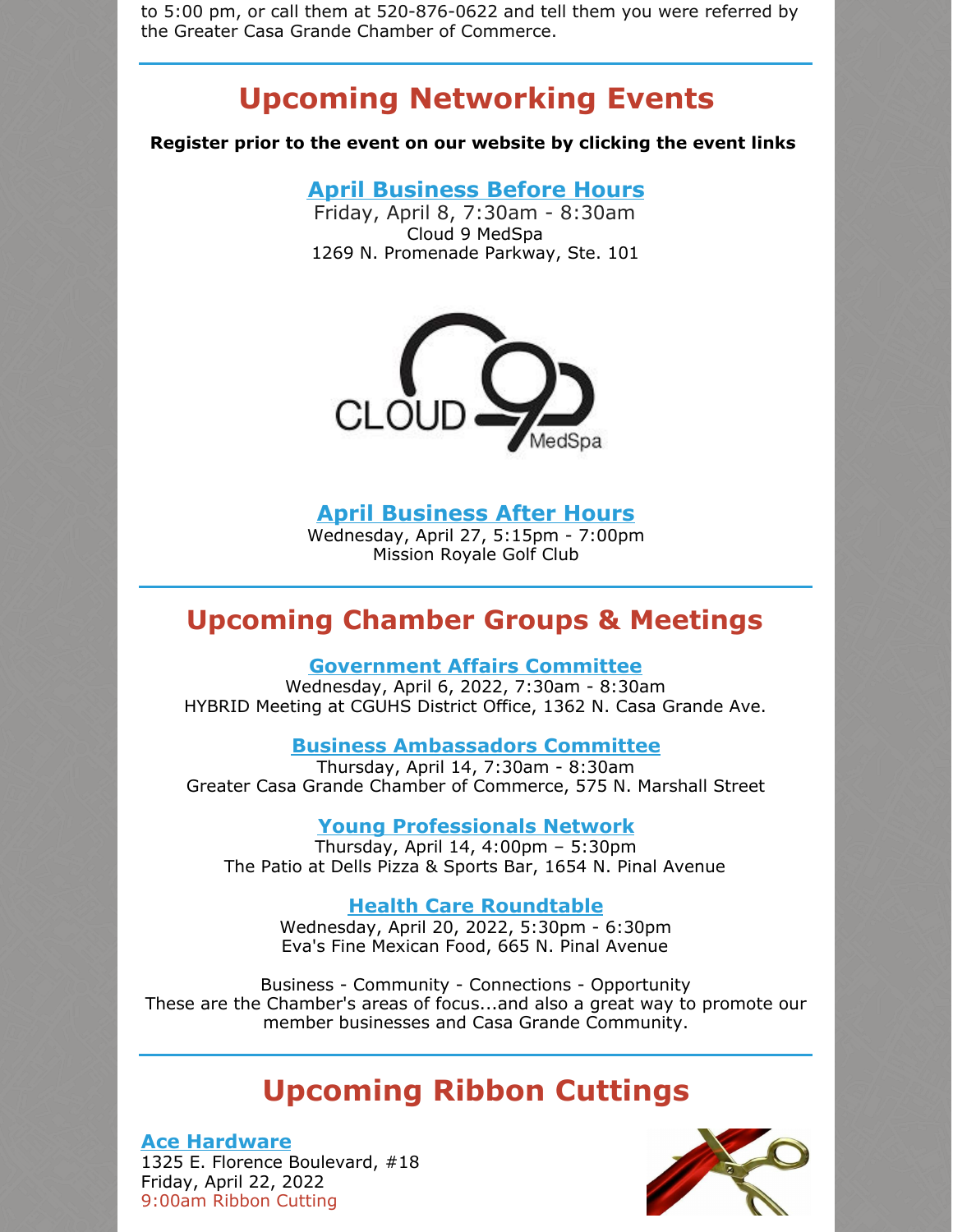

#### **Van Marcke's Ace [Hardware](https://www.acehardware.com/store-details/17905)**

Art Tenette 1325 E Florence Blvd #18 Casa Grande, AZ 85122 (520) 509-4787

**[atenette@vmts.com](http://atenette@vmts.com)**

Category: Retail & Shopping

#### **Angry Crab [Shack](https://www.angrycrabshack.com/casa-grande/)**

Vanice Hoepfner 1601 E. Florence Blvd. Casa Grande, AZ 85122 (520) 340-4349 **[v.hoepfner@angrycrabshack.com](mailto:v.hoepfner@angrycrabshack.com)** Category: Restaurants

#### **CDC Home [Inspections](http://www.cdc-residential.com)**

Darrell Penn Jr. Casa Grande, AZ 85122 (323) 833-9218 **[cdchomeinspections@gmail.com](mailto:cdchomeinspections@gmail.com)** Category: Home Inspections

#### **Concrete on Demand**

David Valencia 22111 N. White Rd. (480) 299-4100 Maricopa, AZ 85139 **[hamma@concreteondemandaz.com](mailto:hamma@concreteondemandaz.com)** Category: Construction & Contractors

#### **[Connie](http://www.conniehealth.com) Health**

Don Graham Casa Grande, AZ 85194 (480) 340-9467 **[don@conniehealth.com](mailto:don@conniehealth.com)** Category: Insurance

#### **H&S Metals Recycling [Company,](http://www.harmansrecycling.com) LLC**

Mr. Ravi Jassal 964 W. Cottonwood Ln. Casa Grande, AZ 85122 (520) 348-2001 **[ravijassal@hotmail.com](mailto:ravijassal@hotmail.com)**

Category: Recycling & Waste **Services** 

#### **Woman 2 Woman [Resource](http://www.w2wresources.org) Agency**

Renana Patrick P.O. Box 127 Arizona City, AZ 8512 **[woman2womanresources@gmail.com](mailto:woman2womanresources@gmail.com)** Category: Non-Profit & Service Organization

#### *Membership Information:*

*To learn more about* **benefits of [membership](https://casagrandechamber.org/member-benefits/)***, contact Ken Saltzmann at the Chamber, call 520-836-2125, or email:* **[membership@casagrandechamber.or](mailto:membership@casagrandechamber.org)g**

## **Business Briefs**

**[Rosati's](https://r20.rs6.net/tn.jsp?f=0014D3TjkDw6f7gDCjlLxXgGM-JzNd9C6-1WOijl4v0rs2RvUVRqVhjCoTpLeeSfGjaTcTfB7EavZ1Zj30k0K6-Ed5q7fMHOWCWlIXfbp3z7vayzqbnFlcCWlk4ZGZveFdo7ok6bq7QaIoIyfcoQ-d1_eNhudRCwKM9&c=7O09k3MQjxt4QQDfQQC0vaX4c4JKX5MeGY_rtf8nkZYqbOAa4vsAtg==&ch=XSxKkzk8xJBy2HBxoeHLTw_FjqlDpUs0pW1u427fT1X3GfBLquI5-Q==) Pizza** is celebrating 6 months serving the Casa Grande area by offering Chamber members a **\$10 gift [certificate](https://r20.rs6.net/tn.jsp?f=0014D3TjkDw6f7gDCjlLxXgGM-JzNd9C6-1WOijl4v0rs2RvUVRqVhjCgXfRRoO5DZkrz2xHLHyC6_uXR7ZVCObHGtSCKPG47VW46k45xUkqiJu2MXW0PUga7JG9fO4JgsTCpgcMrGufOMx3b6fPKQRQrsgBuIcsYAt9bILiAIkb9lhhXkbv3medLpZq-XQjKDbpzFzK60agHgObsBLK6lUDkn8tN_xm_nNnnbRbTgi_ZS-IohLG2mszQ==&c=7O09k3MQjxt4QQDfQQC0vaX4c4JKX5MeGY_rtf8nkZYqbOAa4vsAtg==&ch=XSxKkzk8xJBy2HBxoeHLTw_FjqlDpUs0pW1u427fT1X3GfBLquI5-Q==)**. Rosati's Pizza is located at 1269 N. Promenade Parkway, #119. Try them for dine-in, take-out or check out their **Casa [Grande](https://files.constantcontact.com/8c5f2f7b701/11509da2-da36-44b4-9b9b-21dc32a5a815.pdf?rdr=true) menu** and **[catering](https://r20.rs6.net/tn.jsp?f=0014D3TjkDw6f7gDCjlLxXgGM-JzNd9C6-1WOijl4v0rs2RvUVRqVhjCgXfRRoO5DZkLNKxCnxb-6SBJkEcijIJKemoQYTLUc_zieenWCkKVDS8qbGBExnCZs42LcnZ4Dg0j2WcLDU734yhRW4HXRjItE90pM6SIC9LBaJ1rNeN99m9CgD0WY5B2YfmAiqBbS84xbDszkMnceqO22jmwk1Nz39UMHcnZ3nOq3_g9jPXCARkFk2ty4lTJA==&c=7O09k3MQjxt4QQDfQQC0vaX4c4JKX5MeGY_rtf8nkZYqbOAa4vsAtg==&ch=XSxKkzk8xJBy2HBxoeHLTw_FjqlDpUs0pW1u427fT1X3GfBLquI5-Q==) menu**. Tell them the Chamber sent you.

\_\_\_\_\_\_\_\_\_\_\_\_\_\_\_\_\_\_\_\_\_\_\_\_\_\_\_\_\_\_\_\_\_\_\_\_\_\_\_\_\_\_\_\_\_\_\_\_\_\_

**Casa Grande [Elementary](http://www.cgesd.org) School District** will be holding their 2022 Career Camp, 8:00am to 3:30pm, June 6-9. If your business would like to participate in one of the camps, or support the camps with snacks and supplies, please email **[Stephanie.Sander@cgesd.org](mailto:Stephanie.Sander@cgesd.org)**, or call 520-423-0176. Print off and freely share **[attached](https://files.constantcontact.com/8c5f2f7b701/3a953799-d56d-4a48-9510-0519a3a94601.pdf?rdr=true) flyer**.

\_\_\_\_\_\_\_\_\_\_\_\_\_\_\_\_\_\_\_\_\_\_\_\_\_\_\_\_\_\_\_\_\_\_\_\_\_\_\_\_\_\_\_\_\_\_\_\_\_\_